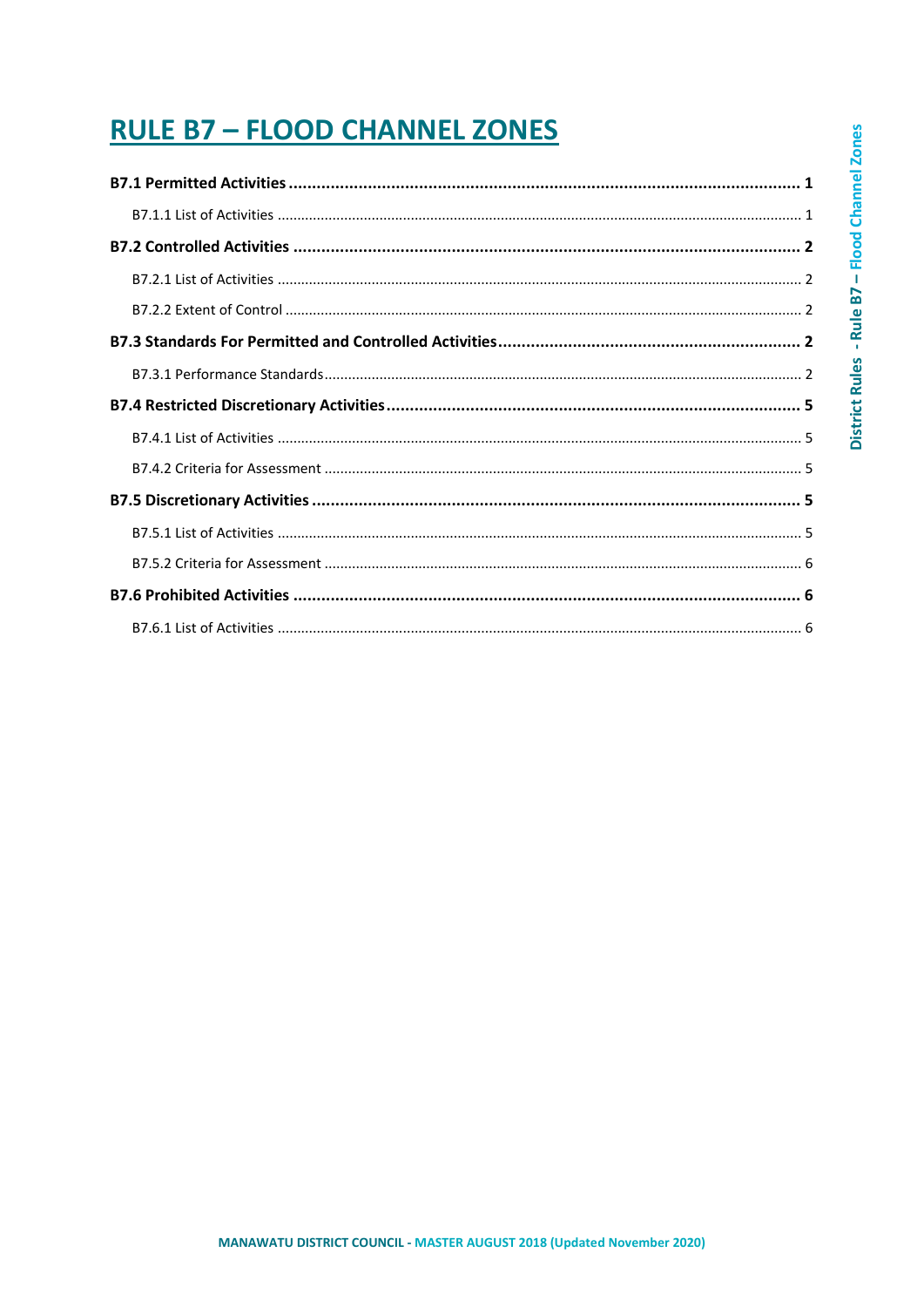*Page Intentionally Left Blank*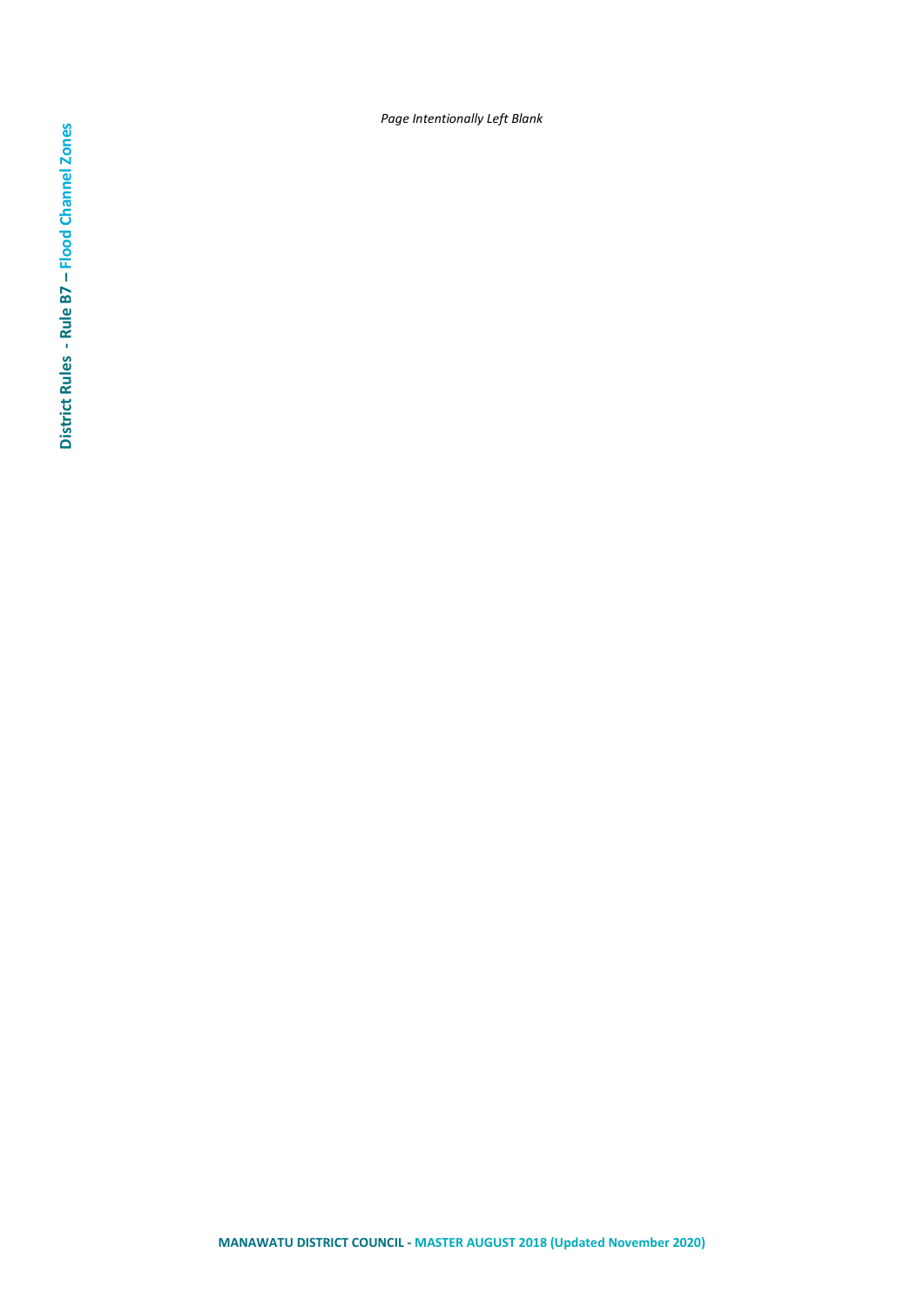# **RULE B7 – FLOOD CHANNEL ZONES**

(Refer Part 8 - Natural Hazards)

NB – Words outlined in bold type below have a specific definition contained in Chapter 2 (Definitions). Some of the activities listed below, particularly those marked MWRC, may also require consent from the **Regional Council**.

# <span id="page-2-0"></span>**B7.1 Permitted Activities**

### <span id="page-2-1"></span>**B7.1.1 List of Activities**

- A) The following are **permitted activities** in the Flood Channel **Zone** provided that they comply with the standards in Rule 7.3 below:
	- i) Reserves
	- ii) **Farming**
	- iii) Mineral exploration, prospecting or extraction activities, provided that the amount of material does not exceed 1,000 cubic metres per calendar year
	- iv) Extraction of more than 1,000 cubic metres of sand and/or gravel per year from a river beach, provided the **site** of the extraction is further than 500 metres from the nearest **dwelling** MWRC
		- **PAGE 1**

- v) **Pig Farming**, provided the activity does not involve:
	- a) More than two breeding sows, of which no more than 10 of the progeny can be retained beyond the weaner stage of eight weeks of age, or
	- b) More than 12 growing pigs only, up to the bacon weight age
- vi) **Signs** which comply with Rules 3E.4.1 and 3E.4.2
- vii) Formation of vehicle crossings onto **road**s**.** NB: Consent from the **road** controlling authority is required for vehicle crossings onto Limited Access **Road**s
- viii) **Earthworks** ancillary to **permitted activities** or to approved controlled, restricted discretionary or **discretionary activities**
- ix) Planting, tending or removing shelter belts
- x) Within the Flood Channel **Zone** 2 only, planting, tending and harvesting forests, woodlots, or specialised tree crops. MWRC
- xi) Clearance, modification or harvesting of **indigenous vegetation** if it qualifies as a permitted activity under Appendix 1J. MWRC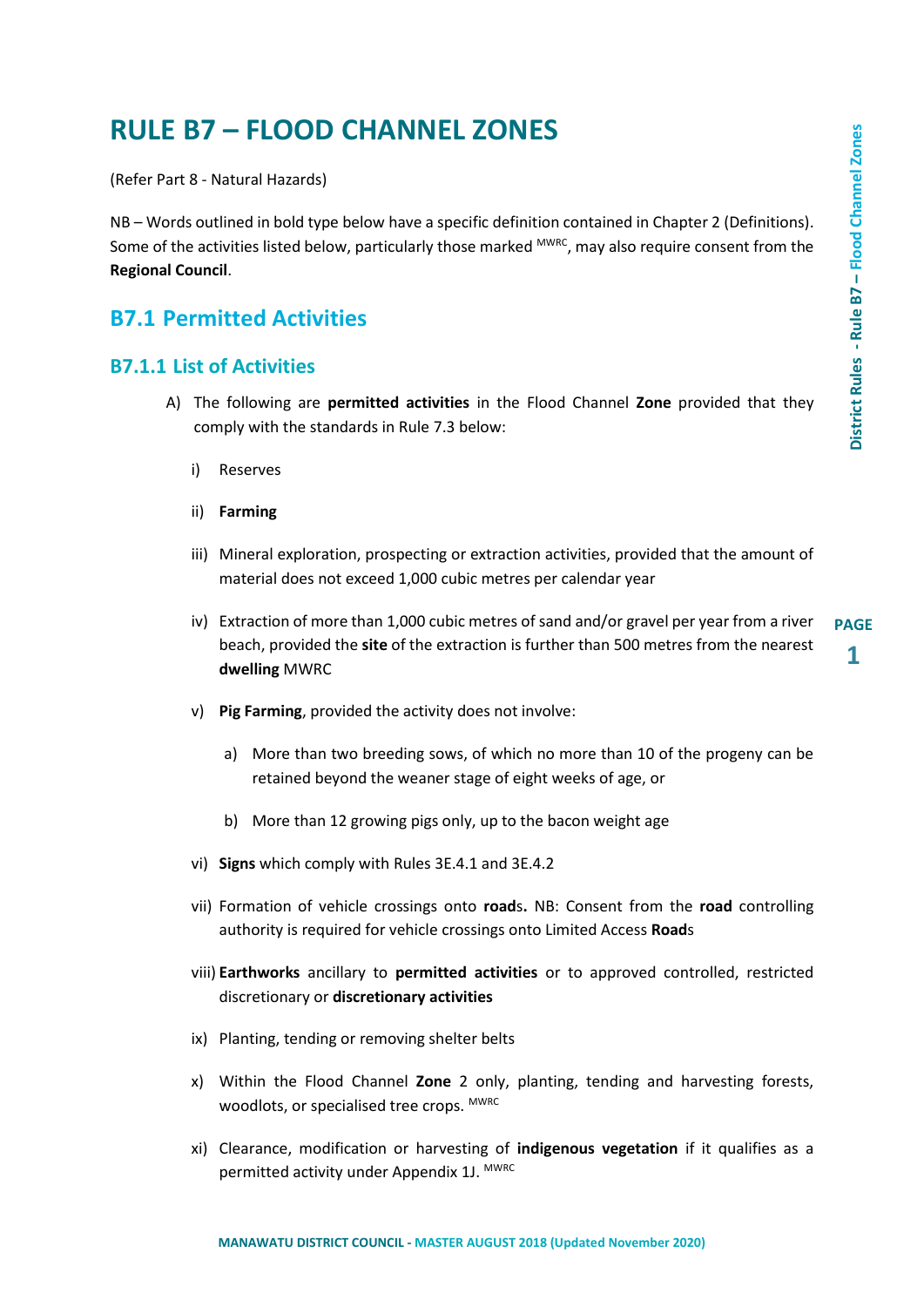NB: This rule shall not apply to the heritage places listed in Appendices 1A or 1B of the Plan. Rules on the modification of these places are instead contained in Rule A2.3.

# <span id="page-3-0"></span>**B7.2 Controlled Activities**

### <span id="page-3-1"></span>**B7.2.1 List of Activities**

- A) The following shall be **controlled activities** in the Flood Channel 1 **Zone** and Flood Channel 2 **Zone**, provided that they comply with the standards in Rule 7.3 below:
	- i) **Accessory building**s MWRC
	- ii) **Farm building**s MWRC
	- iii) Other **building**s ancillary to the primary permitted use of the site MWRC
	- iv) **Milking shed**s
	- v) **Pens housing animals**.

## <span id="page-3-2"></span>**B7.2.2 Extent of Control**

A) The matters over which **Council** has reserved control and in respect of which conditions may be imposed are set out in Rule A1.3.1.

# <span id="page-3-3"></span>**B7.3 Standards For Permitted and Controlled Activities**

# <span id="page-3-4"></span>**B7.3.1 Performance Standards**

For the Flood Channel **Zone**, the permitted and **controlled activities** specified above must comply with the following standards:

### A) **Height**

- i) Maximum **height** 10m
- ii) No part of any **building** shall exceed a **height** equal to 3.0 metres plus three quarters of the shortest horizontal distance between that part of the **building** and the nearest **site** boundary. (Refer Diagram B)
- iii) No part of any **building**, structure, **mast**, tree or other object shall penetrate any of the climb surfaces, transitional surfaces, horizontal surfaces or conical surfaces associated with Milson Airport or Feilding Aerodrome. These surfaces are shown in Appendix 3B and Appendix 3C. Where two or more surfaces intersect, the lower shall apply.

**PAGE**

 $\overline{\mathbf{2}}$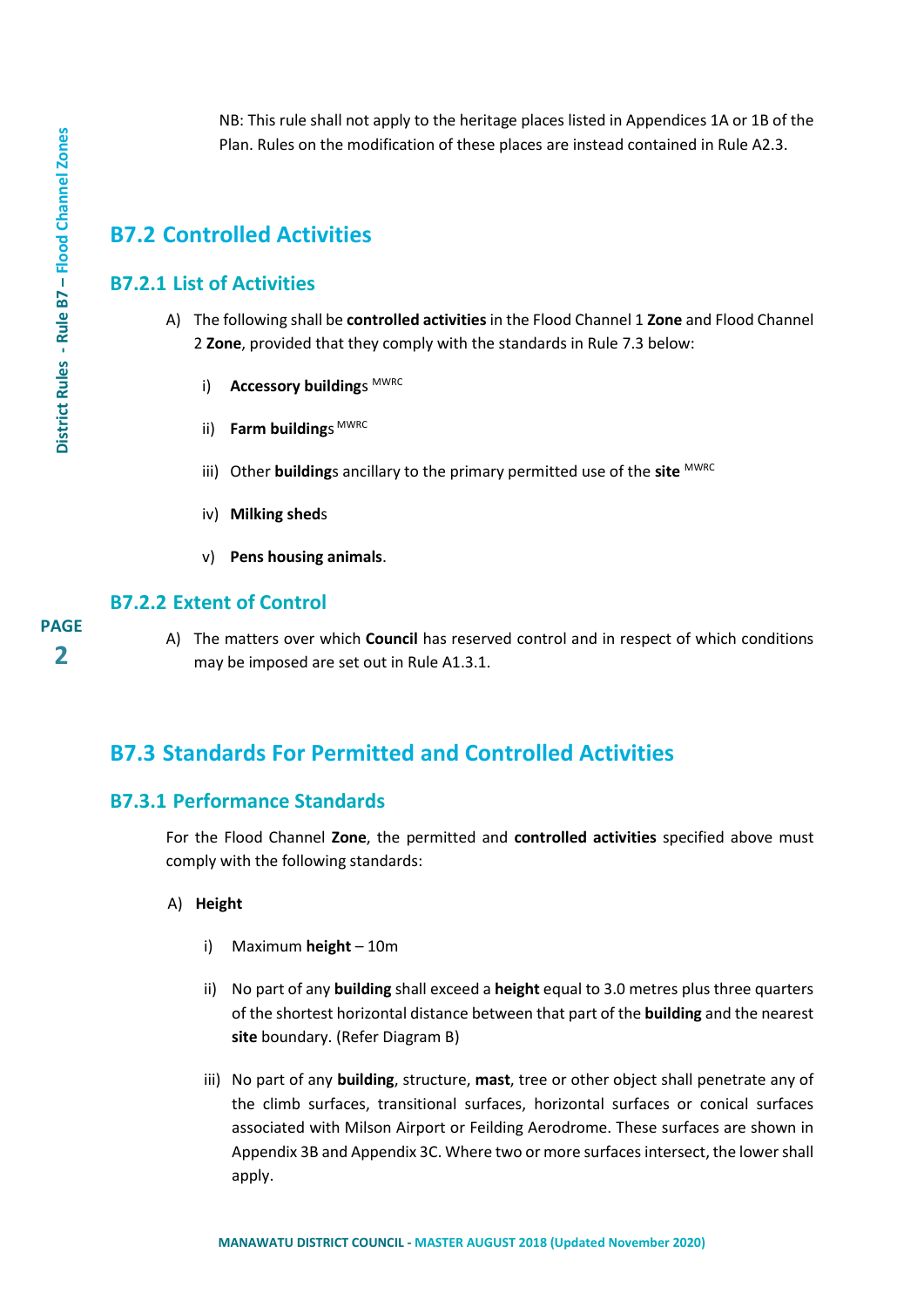#### B) Floor Area

Maximum **gross floor area** – 55m²

- C) **Yard**s
	- i) **Accessory building**s  **Front yard**s 10m; Other **yard**s 1.5m
	- ii) **Milking shed**s and **pens housing animals** (either permanently or temporarily), including **pig farming:**
		- a) From any Residential **Zone** or Village **Zone** 100m
		- b) **Front yard**s 10m
		- c) Other **yard**s 30m
	- iii) All other **building**s (including **Farm building**s)
	- iv) **Building**s shall be kept at least 10m clear of the top edge of any public drain or watercourse
- D) Visibility at Railway Crossings

Compliance with Rule 3B.4.3 and Appendix 3B.5.

E) Access

Compliance with Rule3B.4.3.

- F) Farm Loading Ramps
	- i) Farm loading ramps shall be designed so that vehicles using the ramp do not have to reverse onto or off an **arterial route**, or park on any part of the carriageway of any **arterial route** while loading or unloading.
	- ii) The minimum sight distance from any farm loading ramp which is designed so that vehicles using it have to park on any part of a non-**arterial route**, shall be 110m. If this sight distance is not available, the landowner shall provide advance warning to approaching traffic that the loading or unloading is taking place.
- G) Noise

Compliance with Rule 3C.4.1.

- H) [DELETED PC 55]
- I) [DELETED PC 55]
- J) Shelter Belts and Tree Planting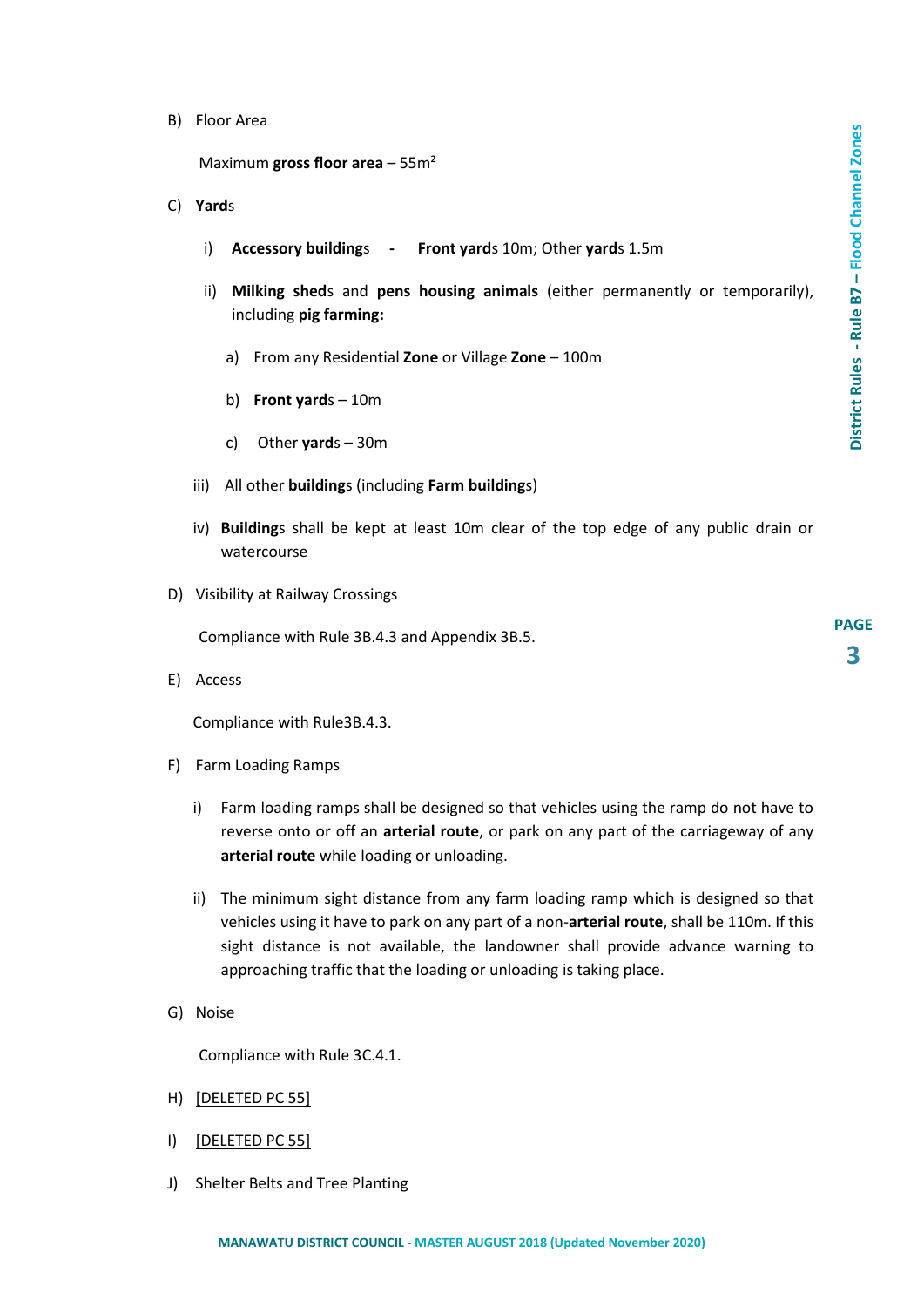- i) Without the written consent of the adjoining landowner concerned, no shelter belt, woodlot or tree plantation shall be permitted to grow to over 4 metres in **height**:
	- a) Within 5m of any **northerly boundary** of the **site**, or within 10m of any other boundary of the **site** except a **road** boundary, or
	- b) Within 30m of any rural **dwelling** on another property, or
	- c) Within 30m of any property zoned Residential or Village
- ii) Without the consent of the roading authority, no vegetation which might obstruct vehicle lines shall be permitted to grow within 30 metres of the centre of any intersection.
- iii) No plantation forest shall be permitted to grow within 50 metres of the edge of any **wetland** listed in Appendix 1A, if that **wetland** is in the coastal area shown on the planning maps.
- K) Fencing of Properties
	- i) Where any activity involves keeping male entire adult cattle or male entire horses in a paddock or enclosure which adjoins another property, those boundaries shall have a live electric wire in addition to, or attached to, the boundary fence, e.g. on outriggers. For the purposes of this rule "adult cattle" are defined as those which are at least one year old.
	- ii) The rule shall not apply to **road** boundaries or to situations where the adjoining landowner concerned has given their written consent to a different standard or fence (or to no fence) being provided.
- L) Roading Impacts
	- i) Suitable areas shall be provided on the **site** for stockpiling, logging and loading operations associated with forest harvesting. No such operations shall be undertaken on the **road** reserve without the consent of the roading authority. No stockpiling areas shall be located within the Flood Channel Zones
	- ii) No activity shall result in the generation of heavy traffic movements which involve:
		- a) The weight of the loads concerned exceeding any weight restrictions on the bridge or culverts which are to be used
		- b) The length of the loads concerned requiring the vehicle to utilise the **road** shoulder, water table or **road** verge when negotiating bends
		- c) The timing of the vehicle movements in relation to prevailing ground conditions resulting in damage to the structural integrity of the **road** carriageway, or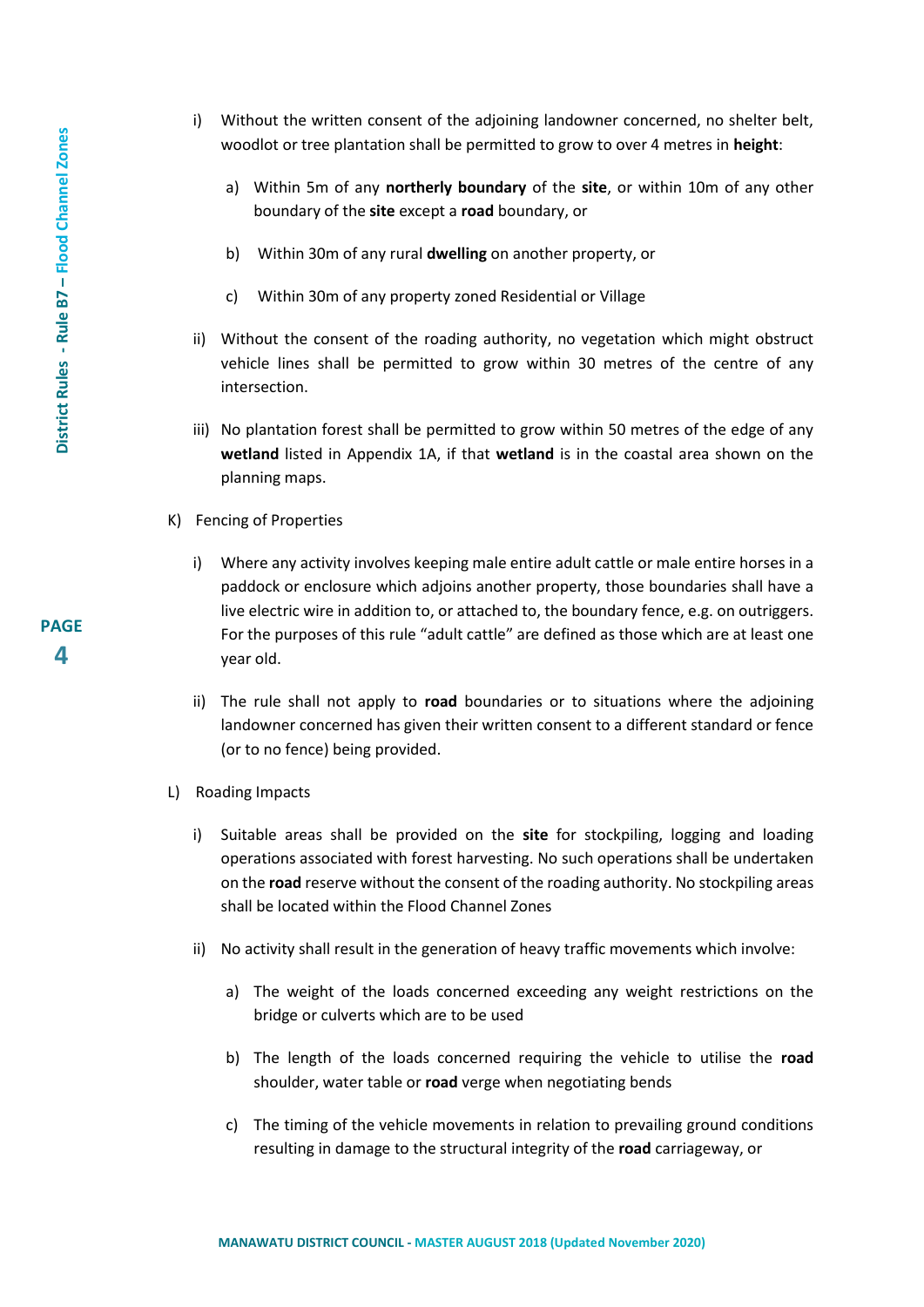d) The frequency of loads and spacing between them resulting in damage to the structural integrity of the **road** carriageway.

NB: The onus will be on the landowner and operator of the activity to consult with the roading authority at an early stage to determine whether their proposals are compatible with the roading network in terms of the above. **Council** is not obliged to upgrade any **road** and may seek contributions from the landowner in such cases (Refer Chapter 7.4).

M) Glare

Compliance with Rule 3B.4.4

# <span id="page-6-0"></span>**B7.4 Restricted Discretionary Activities**

## <span id="page-6-1"></span>**B7.4.1 List of Activities**

- A) The following are **restricted discretionary activities** in the Flood Channel Zones:
	- i) Any permitted activity or controlled activity specified above which does not comply with any of the relevant standards in Rule B7.3
	- ii) Clearance, modification or harvesting of **indigenous vegetation** if it qualifies as a restricted discretionary activity under Appendix 1J

NB: This rule shall not apply to the heritage places listed in Appendices 1A or 1B of the Plan. Rules on the modification of these places are instead contained in Rule A2.3.

### <span id="page-6-2"></span>**B7.4.2 Criteria for Assessment**

A) Applications for **restricted discretionary activities** shall be assessed against the matters set out in Rule A1.3.3.

# <span id="page-6-3"></span>**B7.5 Discretionary Activities**

### <span id="page-6-4"></span>**B7.5.1 List of Activities**

- A) The following shall be **discretionary activities** in the Flood Channel Zones:
	- i) Mineral exploration, prospecting or extraction activities MWRC
	- ii) Crushing, screening or processing sand or gravel MWRC
	- iii) **Dwelling units** in the Flood Channel 2 **zone** only, except if sited in the Air Nosie Area (Refer Appendix 3A) MWRC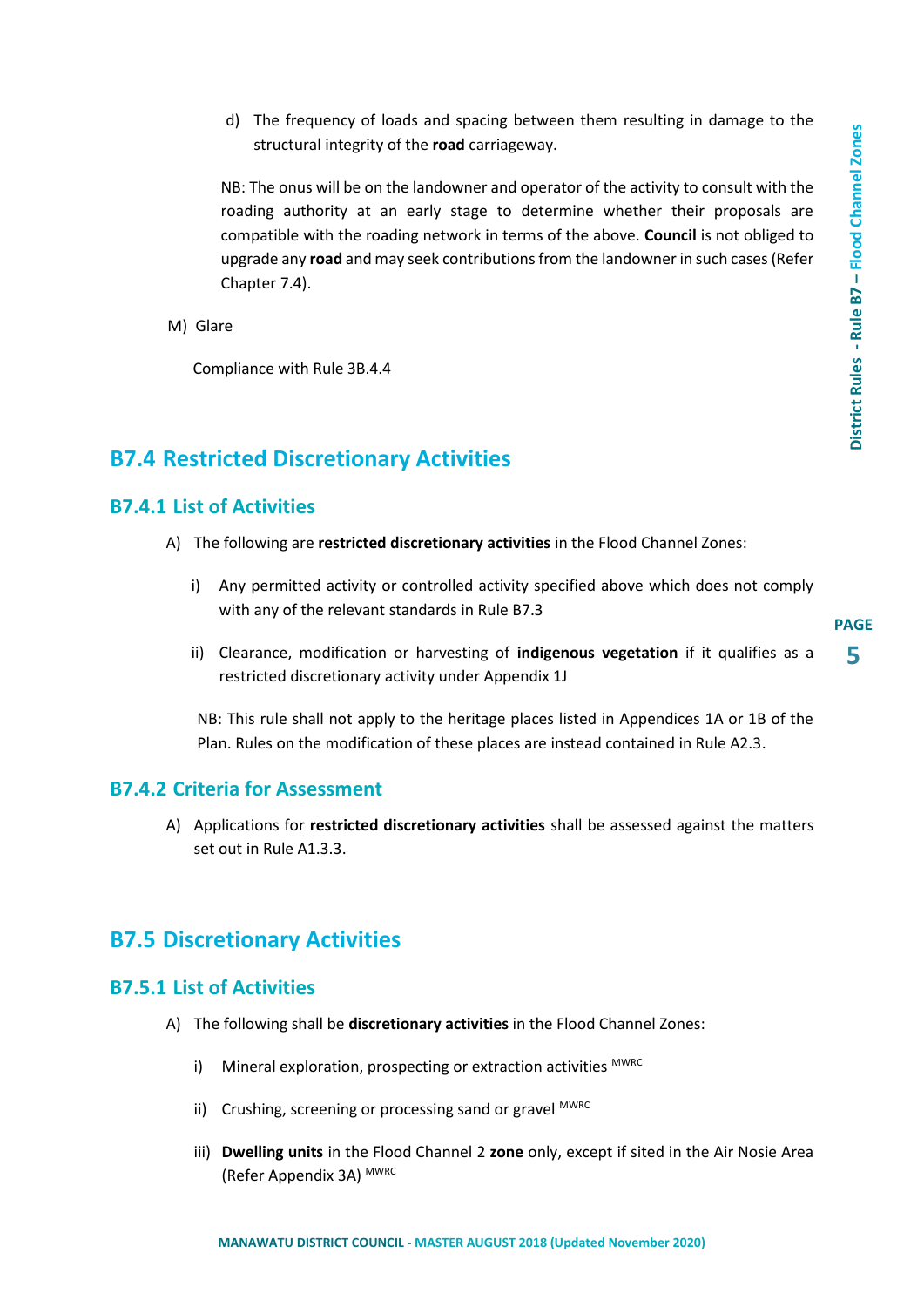- iv) **Signs** on private property which provide advance warning to motorists of retail sales outlets, **restaurants** or **tourist facilities** in the Rural **zone**, provided that:
	- a) The signs are located no further than 1km from the same business concerned if both are located on the same **road**
	- b) The signs are located no further than 5km from the business concerned if the business is down a side **road**.
- v) Coastal protection / river control structures located within 50m of Mean High Water Springs. MWRC
- vi) [DELETED PC 55]

## <span id="page-7-0"></span>**B7.5.2 Criteria for Assessment**

A) The criteria by which applications will be assessed are set out in Rule A1.3.4.

# <span id="page-7-1"></span>**B7.6 Prohibited Activities**

# <span id="page-7-2"></span>**B7.6.1 List of Activities**

- A) The following shall be prohibited activities in the Flood Channel 2 **Zone**, if sited in the Air Noise Area (Refer Appendix 3A):
	- i) Veterinary Clinics and Veterinary Hospitals
	- ii) **Dwelling units** and **residential accommodation**, including relocated **dwelling**s
	- iii) **Family flat**s
	- iv) Craft Workshops and Studios
	- v) **Home occupation**s
	- vi) Retail sales from craft and workshop studios, from **home occupation**s, and of farm produce
	- vii) **Education Facilities** and **Day Care Centres**
	- viii) Cemeteries and Crematoria
	- ix) Parks, reserves, open space and scenic reserves
	- x) Hospitals and **homes for the aged**
	- xi) Hotels and Taverns